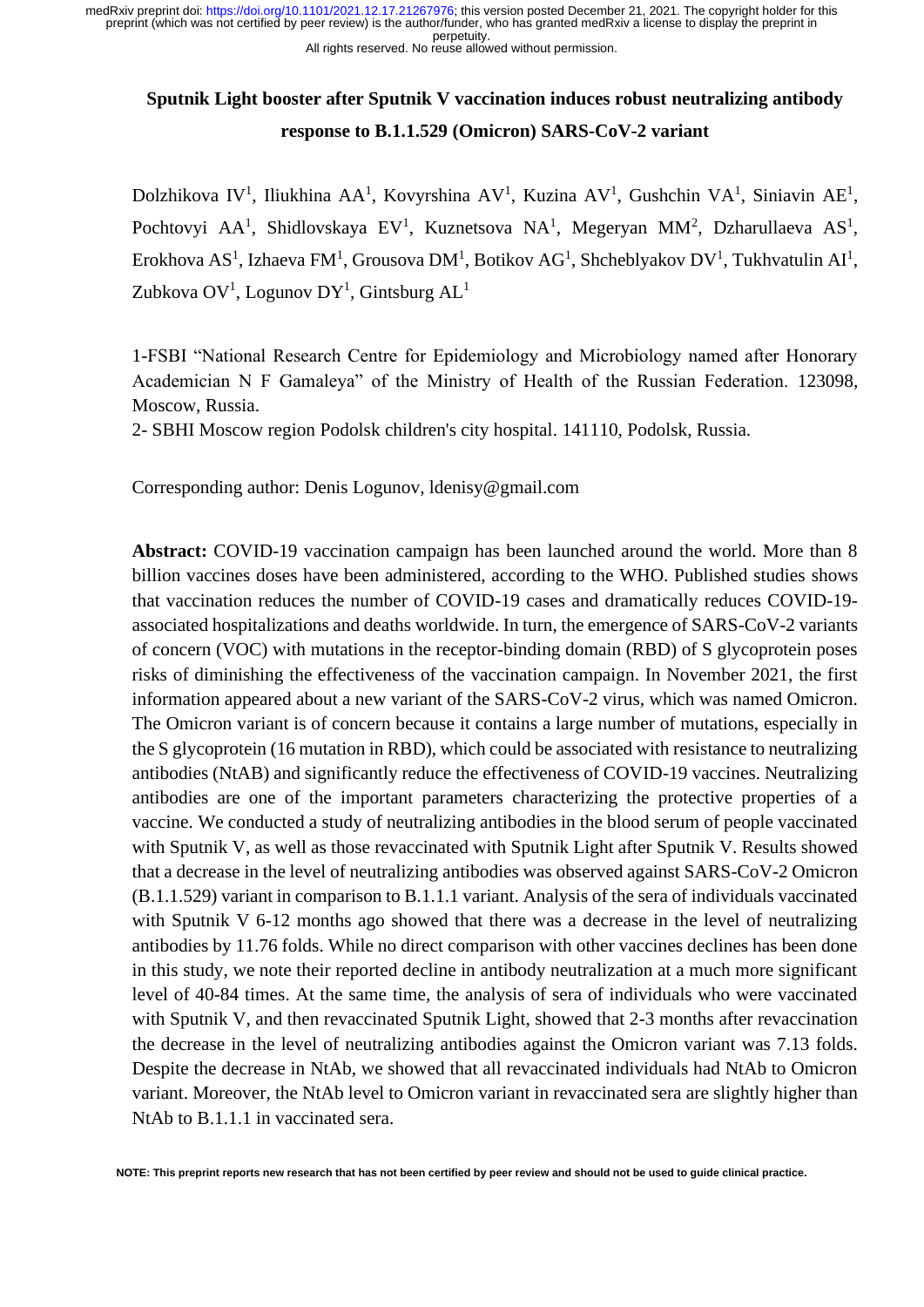## **Introduction**

A new variant of SARS-CoV-2 B.1.1.529 (Omicron) presumably appeared in Botswana. It spreads faster than delta (B.1.617.2) and beta (B.1.351) variants. As of December 15, 2021, according to the GISAID database, the largest number of people infected with this variant of the coronavirus are in the UK and South Africa [1].

It was found that Omicron variant contains 60 mutations relative to variant B.1, of which more than 30 were detected in the S glycoprotein. Multiple mutations in receptor-binding domain (RBD) and the N-terminal domain of S glycoprotein are associated with resistance to neutralizing antibodies (NtAb). Omicron variant has a large number of rare and unique mutations. Such rapid evolution could have occurred in a population of immunocompromised individuals who have low numbers of CD4+ T cells and the virus could establish a persistent infection because of a lack of killer-T-cell responses [2].

Due to the huge number of mutations in the S glycoprotein of the SARS-CoV-2 B.1.1.529 (Omicron) variant, there are concerns that this variant will successfully evade neutralizing antibodies in convalescent and vaccinated individuals, which could significantly reduce the effectiveness of vaccines and monoclonal antibodies used for prevention and treatment of COVID-19.

It was shown that sera from vaccinated individuals neutralized the B.1.1.529 variant to a much lesser extent than any other analyzed SARS-CoV-2 variant, individuals were vaccinated with Moderna, ChAdOx1 (Vaxzevria, AstraZeneca), BNT162b2 (Comirnaty, Pfizer/BioNTech) and ChAdOx1 prime/BNT162b2 boost [3]. The neutralization activity against B.1.1.529 was higher in sera from superimmune individuals with hybrid immunity (infected and vaccinated or vaccinated and infected) [3-5]. In conditions of decreasing virus neutralizing activity of antibodies, T-cell mediated immunity becomes an essential barrier to prevent severe COVID-19 [5]. COVID-19 vaccines that can elicit post-vaccinal T-cell immunity should be studied.

#### **Results**

We performed analysis of neutralization antibody in sera samples of individuals vaccinated with recombinant adenoviral-based vaccine Sputnik V ( $rAd26-S + rAd5-S$ ) and revaccinated with Sputnik Light vaccine (rAd26-S). We isolated the viable SARS-CoV-2 virus Omicron variant (B.1.1.529) from a patient who arrived from South Africa (Figure 1). The virus was genetically characterized (hCoV-19/Russia/MOW-Moscow\_PMVL-O16/2021) and used to analyze the virusneutralizing activity of the sera of vaccinated and revaccinated individuals. The study was conducted with sera from people who were vaccinated with Sputnik V 6-12 months ago, as well as sera from people who were revaccinated with Sputnik Light 2-3 months ago (Table S1). RBD-specific IgG was detected in all analyzed sera samples (Figure 2).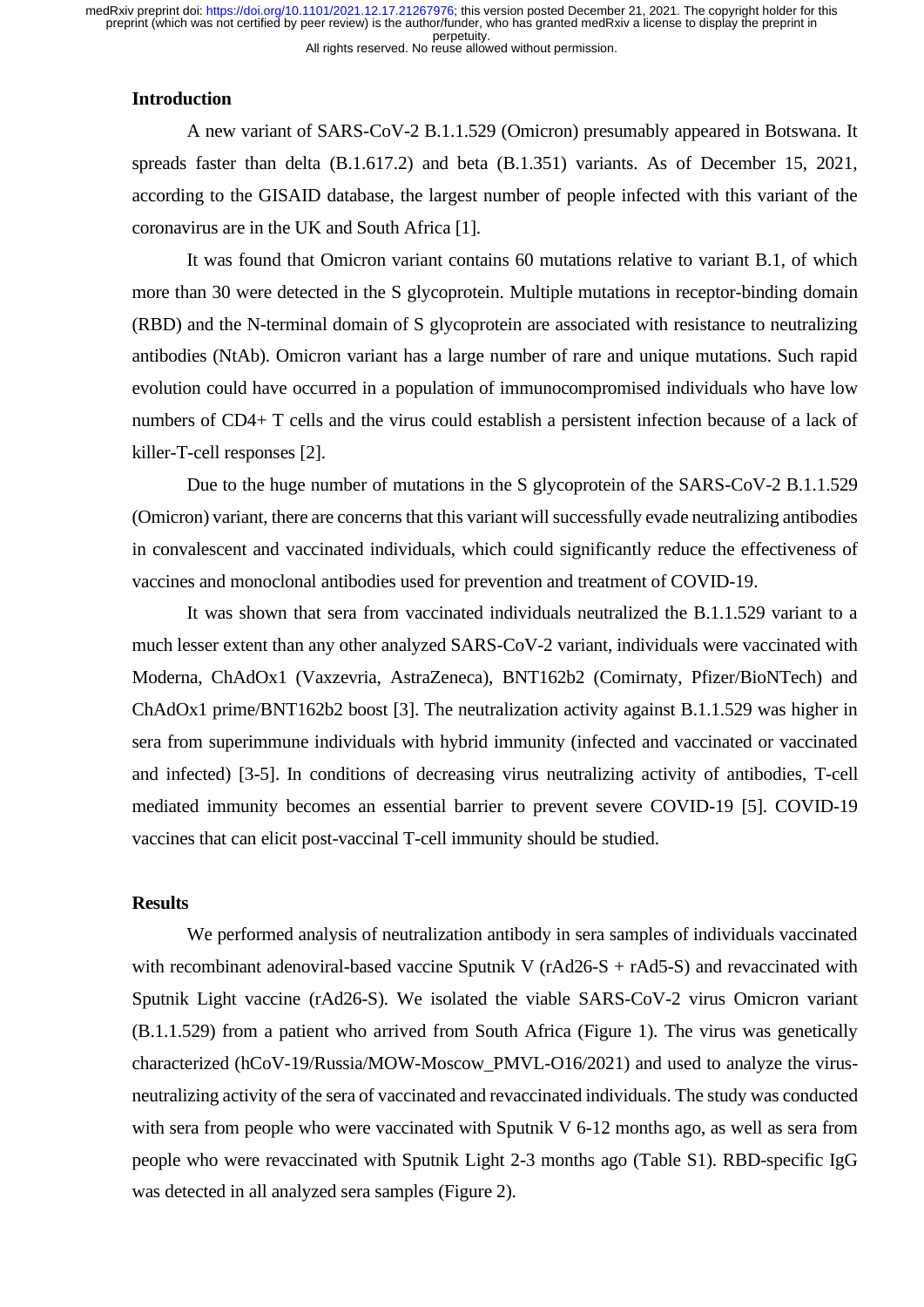



Figure 1. Photographs of Vero E6 cells: left - control cells, right - cells infected with B.1.1.529.



**Figure 2.** Titers of RBD-specific IgG in blood sera samples of individuals vaccinated with Sputnik V and revaccinated with Sputnik Light. The figure shows individual data for the studied sera, geometric mean and 95% confidence interval.

Analyzing NtAb in the total pool of sera, we detected a decrease to the Omicron variant by 9.62 folds (Figure 3) in comparison with the variant B.1.1.1. The NtAb in sera of people vaccinated with Sputnik V 6-12 months ago decreased in relation to the Omicron variant by 11.76 folds. Notably, when analyzing the sera of people revaccinated with Sputnik Light after Sputnik V, we showed a smaller decrease in NtAb to the Omicron variant - 7.13 folds. It is important to note that after revaccination with Sputnik Light, despite the NtAb decrease, NtAb were detected in the serum of all revaccinated individuals. Moreover, the level of NtAb to Omicron variant in sera of revaccinated with Sputnik Light were statistically same (p=0.2517, Mann-Whitney test) with NtAb to B.1.1.1 in sera of vaccinated with Sputnik V.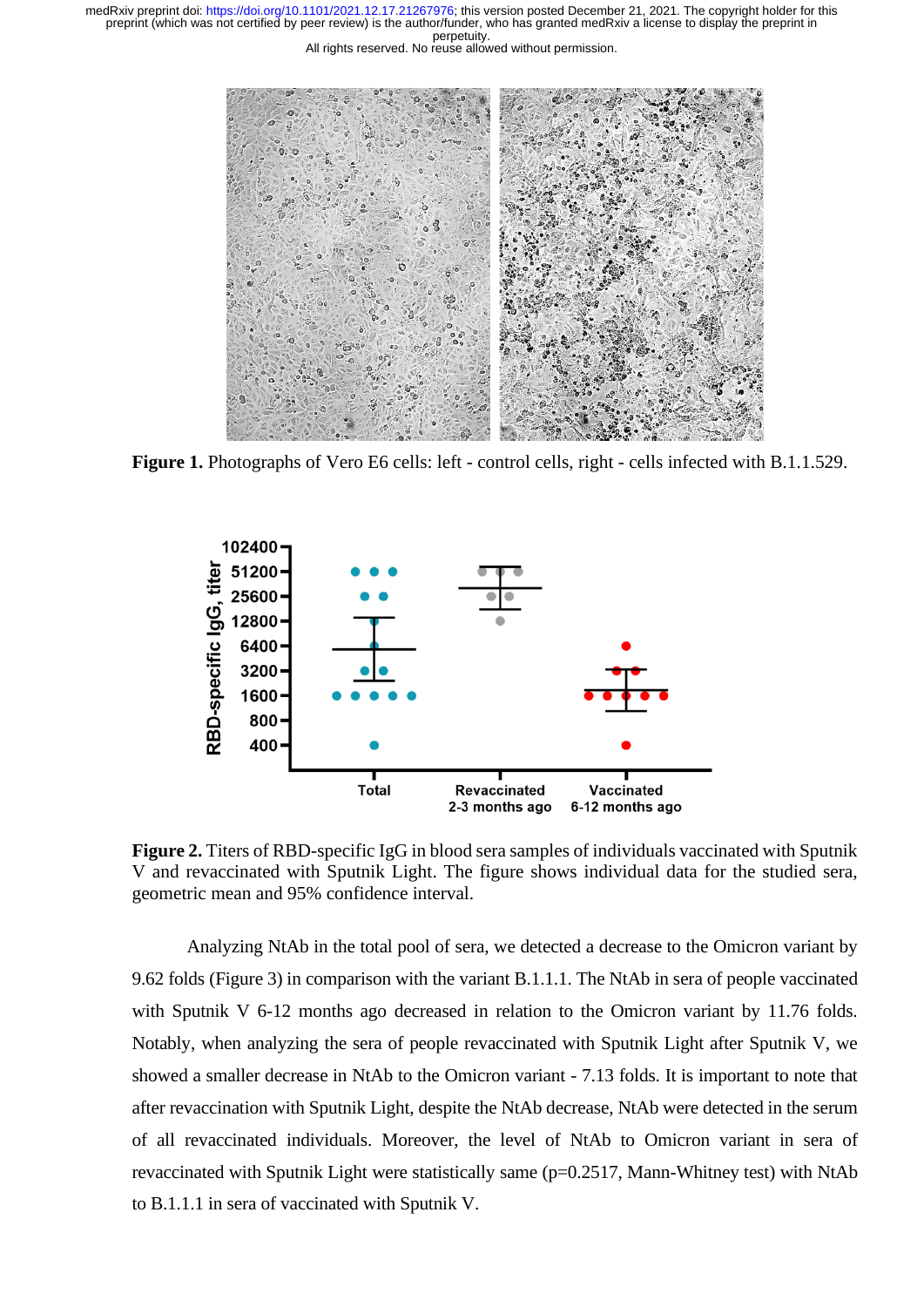All rights reserved. No reuse allowed without permission.



**Figure 3.** Titers of neutralizing antibodies in blood sera samples of individuals vaccinated with Sputnik V and revaccinated with Sputnik Light. The figure shows individual data for the studied sera, geometric mean and 95% confidence interval. The figure shows the p-value (Wilcoxon test), % of individuals with detectable NtAb to the SARS-CoV-2, geometric mean and the level of NtAb reduction. Grey box – limit of detection. Values below the limit of detection were assigned a value of NtAb 1.25.

#### **Discussion**

Our data show that vaccination with Sputnik V and revaccination with Sputnik Light allows to induce robust neutralizing antibody response. We see that the NtAb decrease against the Omicron variant is the most significant than against the other SARS-CoV-2 variants of concern (VOCs). In our previous studies, we showed the change in the serum NtAb level of Sputnik V vaccinated against SARS-CoV-2 VOCs (Alfa B.1.1.7, Beta B.1.351, Gamma B.1.1.28/P.1, Delta B.1.617.2), which was most significant for the Beta variant [6]. The Omicron variant carries a huge number of mutations, which led to NtAb decrease. Remarkably, despite the decrease in NtAb, we showed that among individuals who were revaccinated with Sputnik Light after vaccination with Sputnik V, NtAb were detected in all blood serum samples in levels statistically same with those detected in sera of Sputnik V vaccinated to B.1.1.1 variant. So, the obtained data indicate the need for revaccination to maintain a high level of antibodies neutralizing SARS-CoV-2 virus.

This study shows a preliminary data on neutralizing activity of Sputnik V-vaccinated and Sputnik Light revaccinated sera to B.1.1.529 (Omicron) SARS-CoV-2 variant. This study has several limitations: 1) the relatively small number of tested samples, which may not reflect the range of neutralizing antibodies in different groups of vaccinated, 2) limited data on the dynamics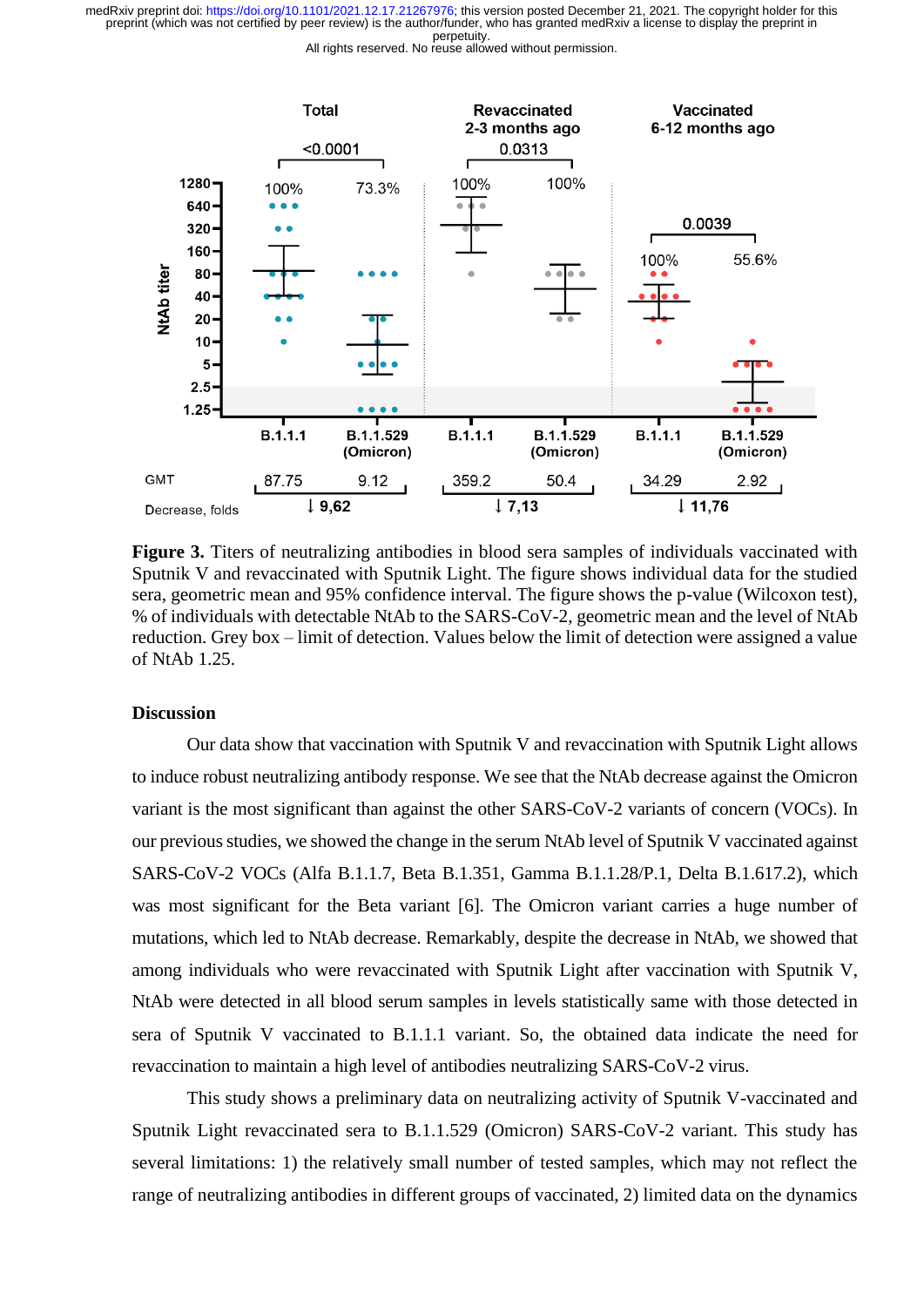over time of neutralizing antibodies to the Omicron variant after vaccination and revaccination. Additional work is currently underway to study the level of neutralizing antibodies in expanded sample sizes, as well as to study the effectiveness of the Sputnik V vaccine against Omicron variant in a lethal model in hACE2-transgenic mice.

Further studies are important to understand the effectiveness of COVID-19 vaccines against the new SARS-CoV-2 Omicron variant. If there will be a critical decrease in effectiveness (lower than recommended by WHO), it is necessary to consider change the antigenic composition of the vaccines. In this case, the efficacy of the new vaccine candidate should be studied against Omicron, as well as Delta, the proportion of which remains prevalent.

#### **Materials and methods**

## *Ethics statement*

The study was conducted according to the guidelines of the Declaration of Helsinki, and approved by the Local Ethics Committee of Gamaleya NRCEM (Protocol No. 17 of December 03, 2021).

#### *Sera samples*

Peripheral blood was collected from vaccinated individuals after the Sputnik V vaccination and after the Sputnik Light revaccination (Table S1). The blood was centrifuged at 1000g for 10 minutes. The serum was aliquoted and stored at -80°C until use. RBD-specific IgG was determined by ELISA kit «SARS-CoV-2-RBD-ELISA-GAMALEYA» (P3H 2020/10393 2020-05-18).

Before performing the neutralization assay, the serum was thawed and inactivated at  $+56^{\circ}$ C for 30 minutes.

### *Virus identification and sequencing*

The virus was isolated from a nasopharyngeal swab of a patient who arrived from South Africa. Sample preparation of RNA for sequencing and sequencing were carried out according to the method described earlier [6].

#### *Cell culture, virus isolation and propagation*

Vero E6 cells were used for isolation, initial passage, propagation and titration. Vero E6 cells were maintained in complete Dulbecco's modified Eagle's medium (DMEM, HyClone Cytiva, Austria), containing 10% heat-inactivated fetal bovine serum (HI-FBS, Capricorn scientific, Germany), L-glutamine (4 mM, PanEco, Russia), penicillin/streptomycin solution (100 IU/mL; 100 μg/mL, PanEco, Russia) and gentamicin solution (50 μg/mL, Capricorn scientific, Germany).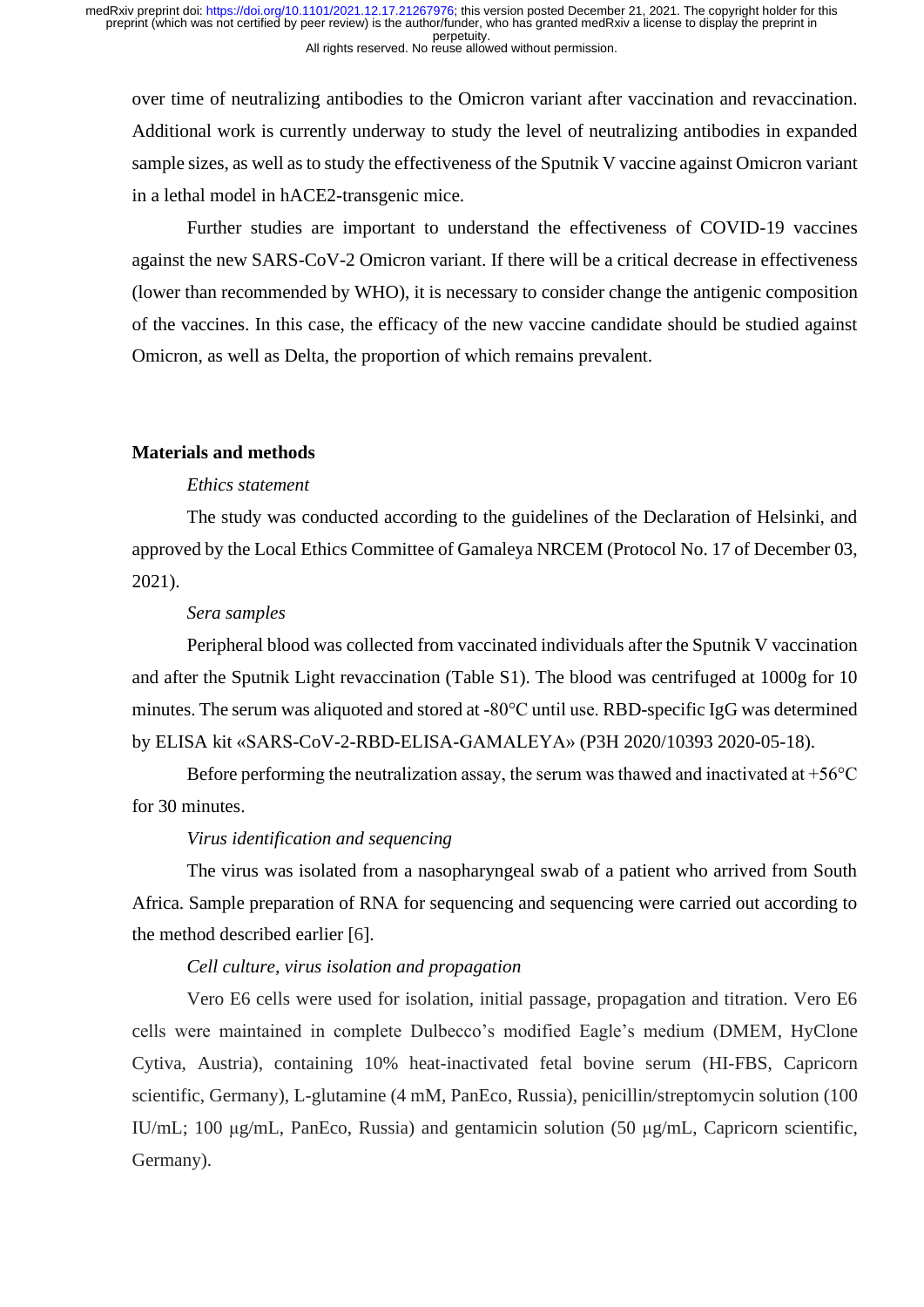The SARS-CoV-2 B.1.1.529 virus was isolated from a nasopharyngeal swab. The virus was isolated, propagated and titrated on Vero E6 cells in complete DMEM with 2% HI-FBS. Second passage of virus was harvested, aliquoted and stored at  $-80^{\circ}$ C. The virus was titrated by microtitration method, titers were determined by the 50% tissue culture infective dose (TCID50) method, the titer was determined by Spearman-Kaerber method. All work with infectious SARS-CoV-2 virus was performed under biosafety level 3 (BSL-3) conditions.

#### *Neutralization assay*

Serum NtAb of vaccinated against SARS-CoV-2 variants were analyzed by microneutralization test as described earlier [6]. Briefly, sera samples after inactivation were serially diluted in complete DMEM supplemented with 2% HI-FBS with starting sample dilution at 1:2.5 with two-fold dilution and mixed with 100 TCID50 SARS-CoV-2 at 1:1 ratio (50 μl serum dilution and 50 μl virus suspension) and incubated at 37 °C for 1 h. After that, serum-virus complexes were added to Vero E6 cells in 96-well plates and incubated for 96 h. The cytopathic effect (CPE) was assessed visually, if even a slight damage to the monolayer (1-2 «plaques») was observed in the well, this well was considered as a well with a manifestation of CPE. Neutralization titer was defined as the highest serum dilution without any CPE in two of three replicable wells.

#### *Statistical analysis*

Statistical analysis was performed in GraphPad Prism version 9.2.0 (GraphPad Software Inc., San Diego, CA, USA). For comparison of paired data, Wilcoxon test was used, for comparison of unpaired data – Mann-Whitney test.

### **Conflict of Interest Disclosures**

DIV, DAS, EAS, IFM, GDM, BAG, SDV, TAI, ZOV, LDY and GAL report patents for a Sputnik V immunobiological expression vector, pharmaceutical agent, and its method of use to prevent COVID-19. All other authors declare no competing interests.

#### **Contributions**

LDY - principal investigator. DIV - draft report writing. DIV, GVA, MMM - coordination of the study. PAA, SEV, KNA - PCR and sequencing. SAE, DIV, IAA, KAV (Kovyrshina AV), KAV (Kuzina AV) - virus isolation, propagation, titration. DIV, IAA, KAV (Kovyrshina AV), KAV (Kuzina AV), DAS, EAS, IFM, GDM, BAG, SDV, TAI, ZOV – sera collection, IgG and NtAb determination. DIV, SDV and GVA - data analysis and interpretation. DIV, SDV, GVA, LDY, GAL - the report editing. GAL organized the research and had final responsibility for the decision to submit for publication. All authors critically reviewed the report and approved the final version.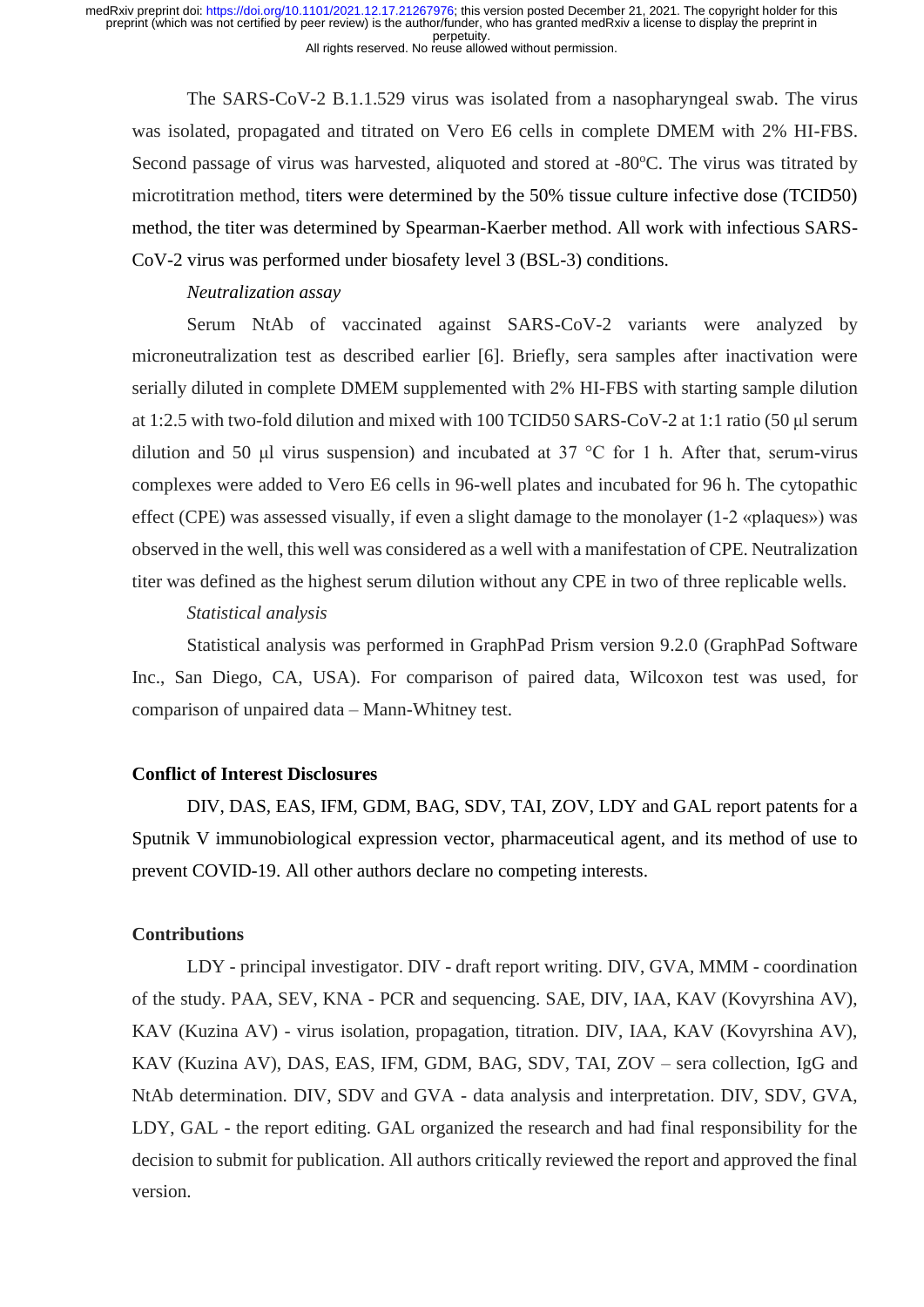#### All rights reserved. No reuse allowed without permission.

## **References:**

1. GISAID, https://www.gisaid.org/hcov19-variants/, 15/12/2021

2. F Karim, MYS Moosa, BI Gosnell, et al., Persistent SARS-CoV-2 infection and intra-host evolution in association with advanced HIV infection doi: https://doi.org/10.1101/2021.06.03.21258228

3. Rössler A, Riepler L, Bante D et al. SARS-CoV-2 B.1.1.529 variant (Omicron) evades neutralization by sera from vaccinated and convalescent individuals, medRxiv, https://doi.org/10.1101/2021.12.08.21267491

4. Cele S, Jackson L, Khan K et al. SARS-CoV-2 Omicron has extensive but incomplete escape of Pfizer BNT162b2 elicited neutralization and requires ACE2 for infection. medRxiv 2021.12.08.21267417; doi: https://doi.org/10.1101/2021.12.08.21267417

5. Wilhelm A, Widera M, Grikscheit K et. al. Reduced Neutralization of SARS-CoV-2 Omicron Variant by Vaccine Sera and monoclonal antibodies, medRxiv, 2021, doi: https://doi.org/10.1101/2021.12.07.21267432.

https://www.medrxiv.org/content/10.1101/2021.06.03.21258228v1.full

6. Gushchin V.A., Dolzhikova I.V., Shchetinin, A.M. et.al., Neutralizing Activity of Sera from Sputnik V-Vaccinated People against Variants of Concern (VOC: B.1.1.7, B.1.351, P.1, B.1.617.2, B.1.617.3) and Moscow Endemic SARS-CoV-2 Variants. Vaccines 2021, 9, 779.

https://doi.org/10.3390/vaccines9070779